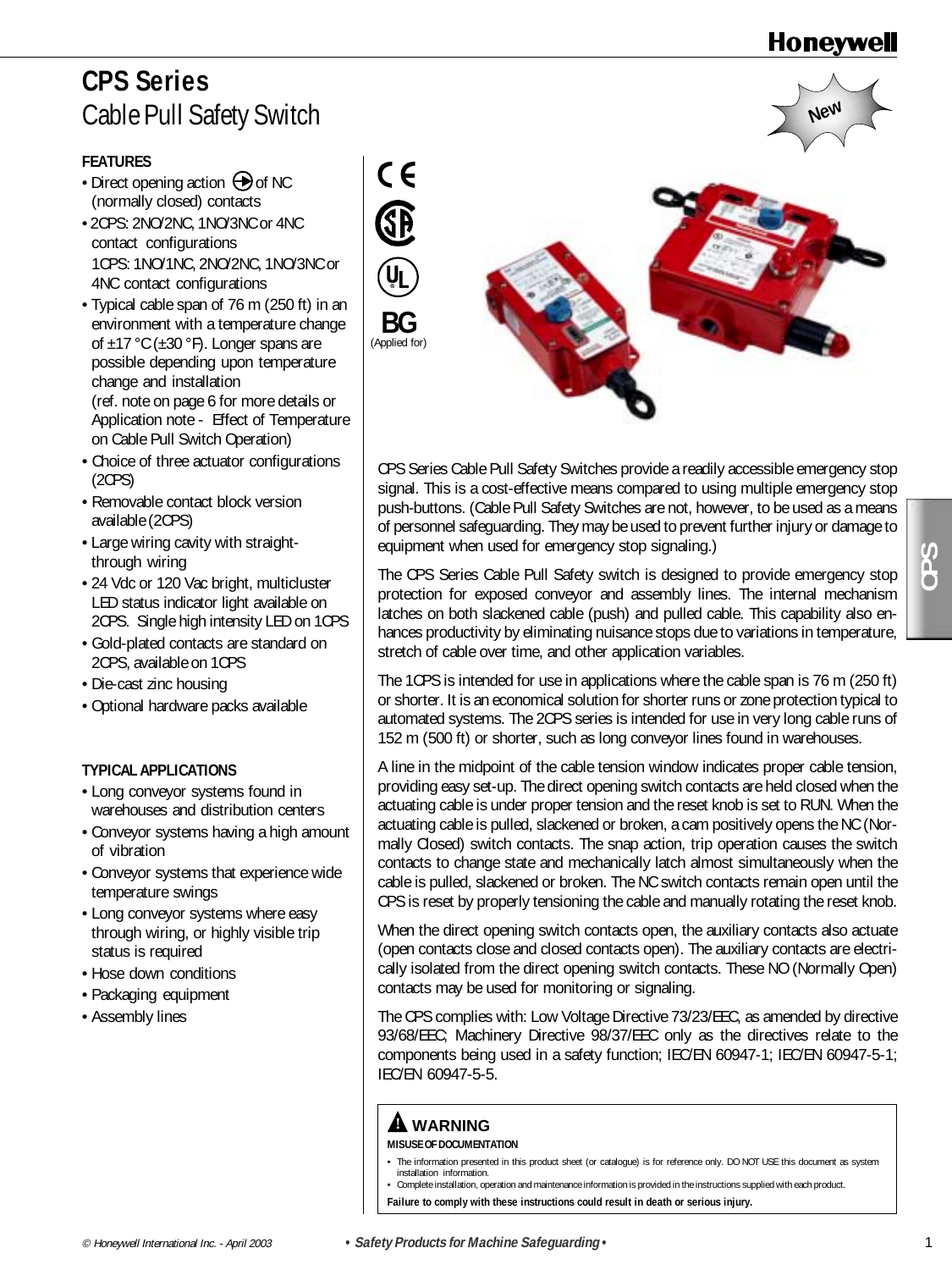



Contact open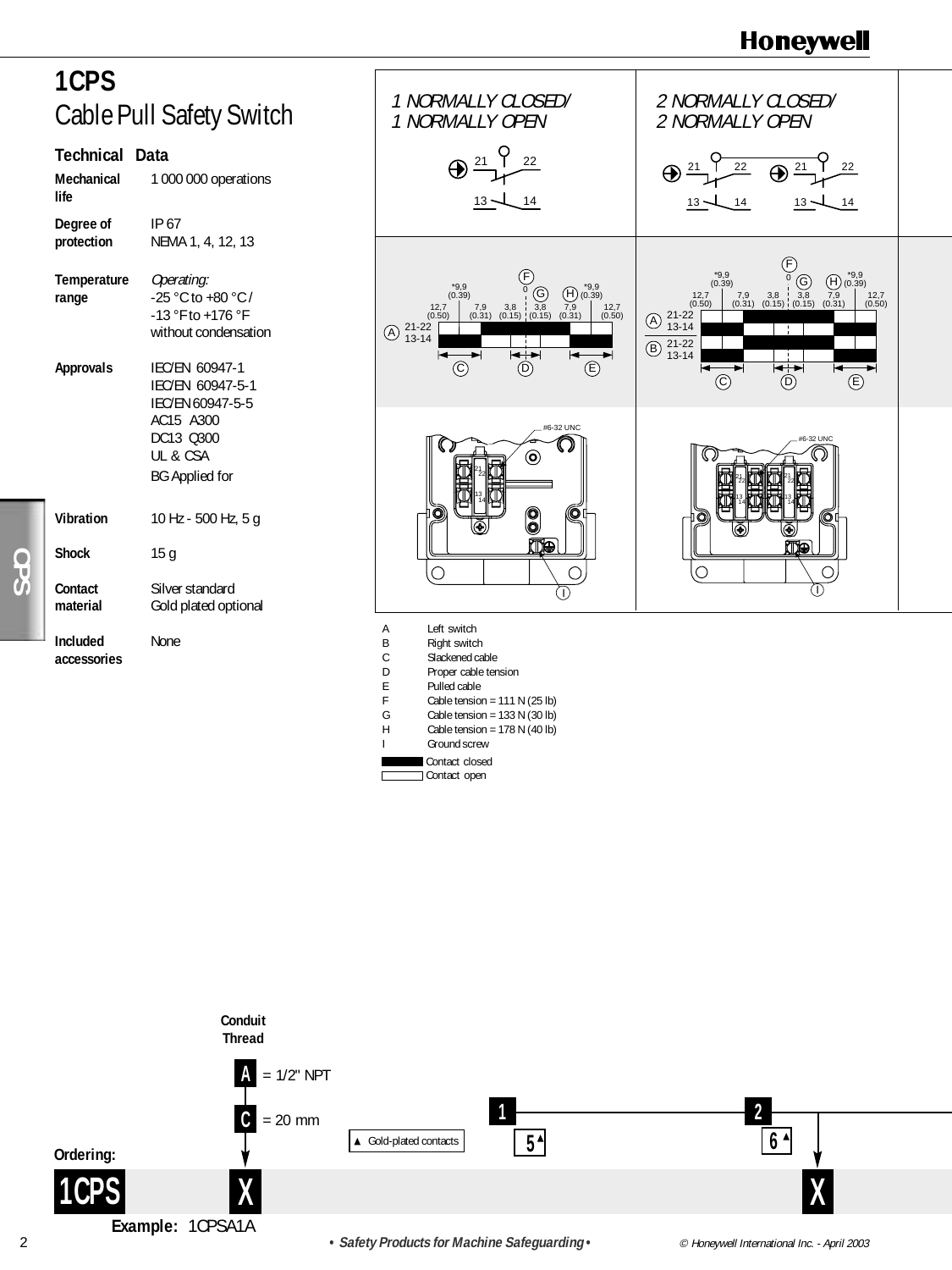



**X**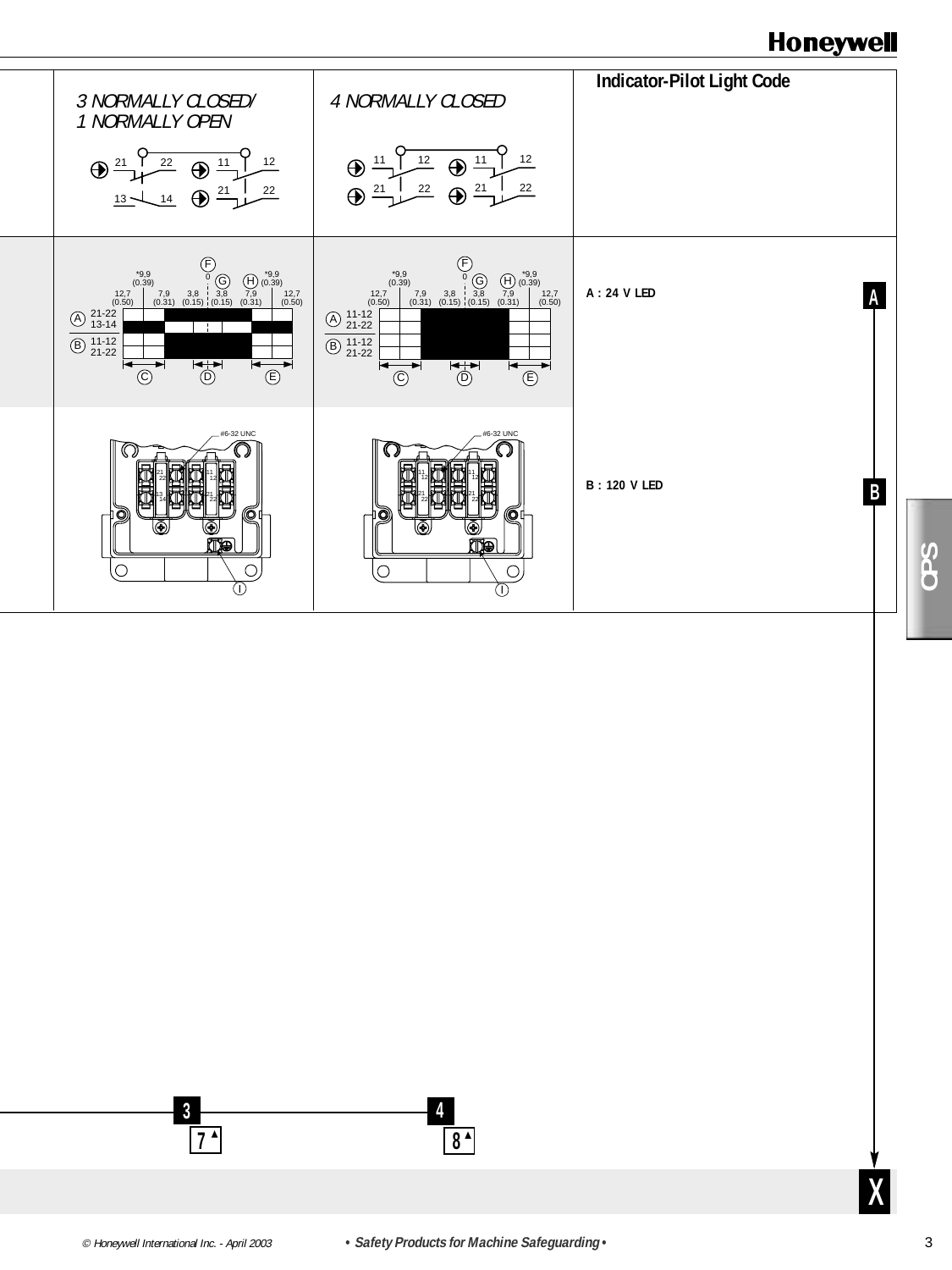# **2CPS** Cable Pull Safety Switch

### **Technical Data**

| Mechanical<br>life             | 1 000 000 operations                                                                               |
|--------------------------------|----------------------------------------------------------------------------------------------------|
| Degree of<br>protection        | IP 67<br>NEMA 1, 4, 12, 13                                                                         |
| Temperature<br>range           | Operating:<br>-40 °C to +80 °C /<br>$-40$ °F to $+176$ °F<br>without condensation                  |
| <b>Approvals</b>               | IEC/EN 60947-1<br>IFC/FN 60947-5-1<br>IEC/EN 60947-5-5<br>AC15 A300<br>DC13 0300<br>UL & CSA<br>ВG |
| Vibration                      | 10 Hz - 500 Hz, 5 g                                                                                |
| <b>Shock</b>                   | 15 g                                                                                               |
| Contact<br>material            | Gold plate<br>over silver                                                                          |
| <b>Included</b><br>accessories | Turnbuckle(s)                                                                                      |



### **Contact blocks mounted to housing**

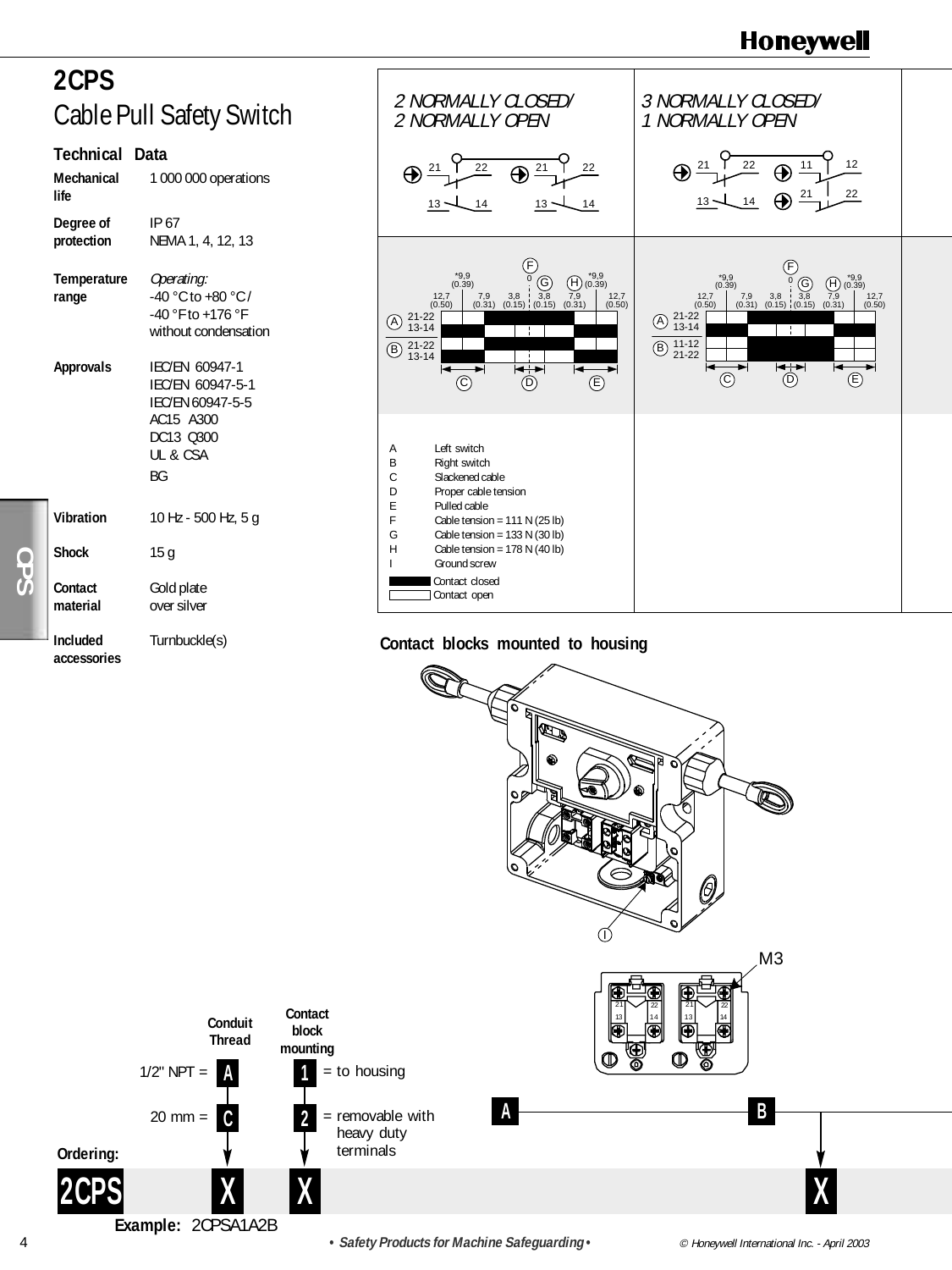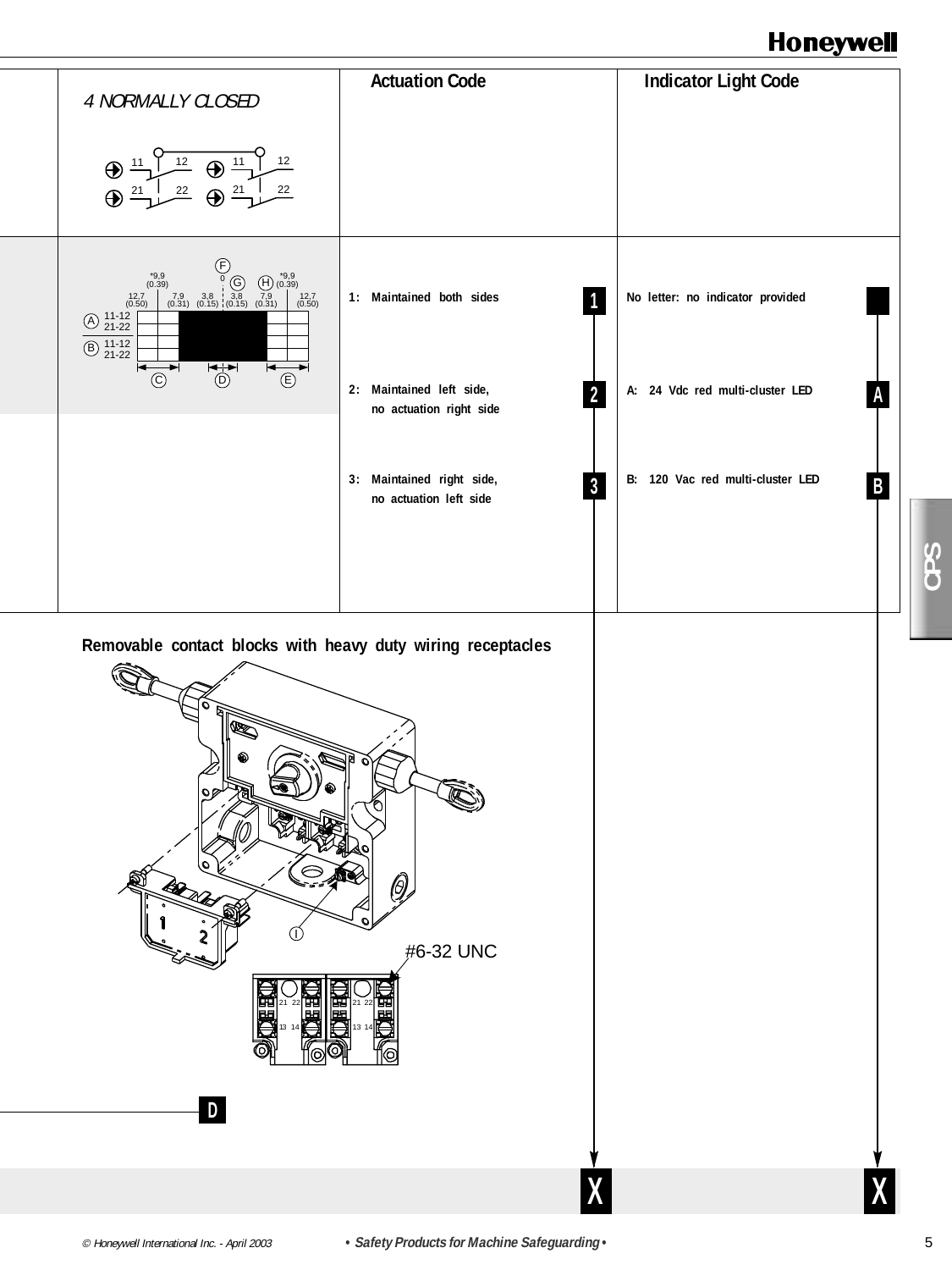# **Temperature-Span Distance Application Information**

Cable Pull Switches featuring broken cable detection require pre-tensioning in order to enable the RUN condition.

The relative expansion or contraction of the steel actuating cable when the ambient temperature increases or decreases must be taken into account when pre-tensioning a cable pull switch.

The change in cable length with change in temperature can cause significant nuisance shut downs on longer runs.

Install the system when the temperature is at the mid point of the extremes. If a warehouse has a low temperature of 15,6 °C (60 °F) and a high of 32,2 °C (90 °F), set up the system at the midpoint 23,9 °C (75 °F).

Use an endspring or another CPS at the opposite end of the cable span to double the temperature tolerance and to meet the requirements of EN 418.



- A = Total temperature variation
- B = Setup point Ideally at middle of temperature extremes
- C = Cable Pull Switch usable temperature span without endspring or second CPS
- D = Cable Pull Switch usable temperature span with endspring or second CPS
- $E =$  Cable span distance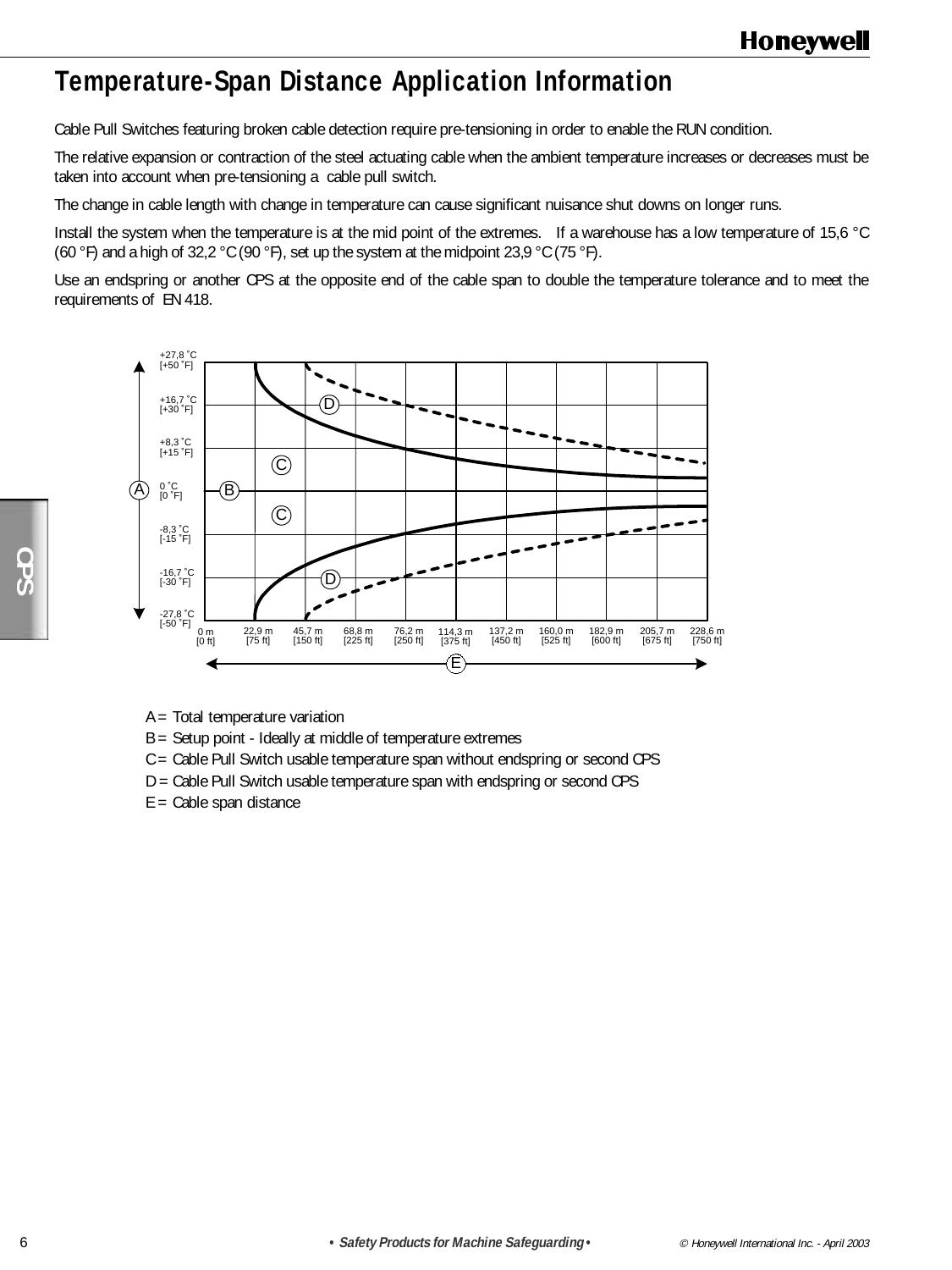# **Application information**

### **1CPS**



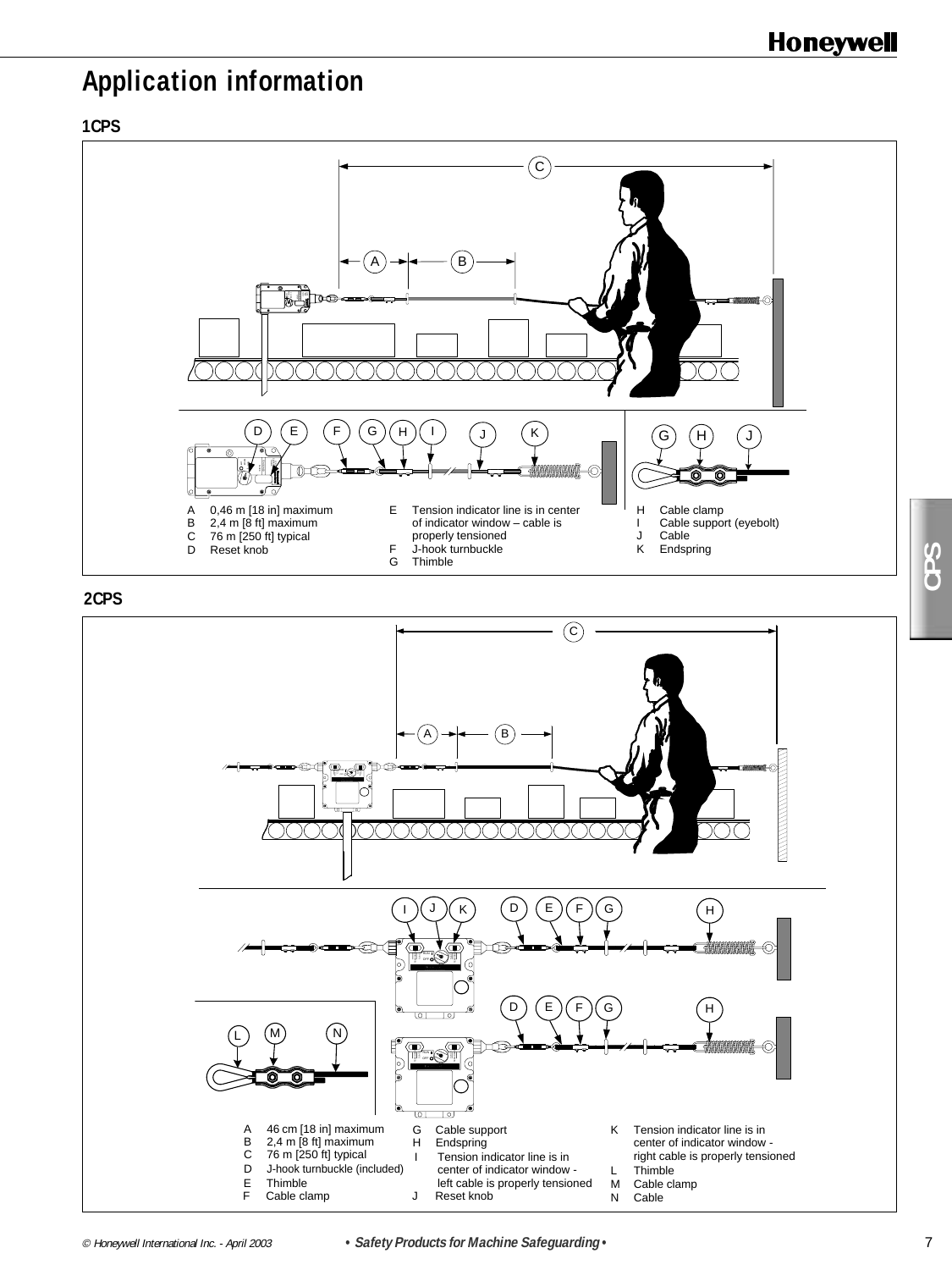# **Hardware packets (available separately)**

| Listing             | Accessory                                                                                                                                                                                                     |
|---------------------|---------------------------------------------------------------------------------------------------------------------------------------------------------------------------------------------------------------|
| CLSZC1              | Cable - 7,6 m (25 ft) length                                                                                                                                                                                  |
| CLSZC <sub>2</sub>  | Cable - 15,2 m (50 ft) length                                                                                                                                                                                 |
| CLSZC3              | Cable - 30,5 m (100 ft) length                                                                                                                                                                                |
| CLSZC4              | Cable - 45,7 m (150 ft) length                                                                                                                                                                                |
| CLSZC <sub>5</sub>  | Cable - 61 m (200 ft) length                                                                                                                                                                                  |
| CLSZC7              | Cable - 76,2 m (250 ft) length                                                                                                                                                                                |
| <b>CLSZTC</b>       | (2) Thimbles<br>(2) Low-profile Duplex Cable Clamps                                                                                                                                                           |
| CPSZ <sub>1</sub> S | (1) Draw-bar Endspring                                                                                                                                                                                        |
| CPSZK1              | (1) J-hook Turnbuckle with Lock Nuts<br>(2) Thimbles<br>(2) Low-profile Duplex Cable Clamps<br>(16) Sets of Cable Supports ((16) 1/4-20 Eye Bolts, (32) 1/4-20 Nuts,<br>(32) Flat Washers, (16) Lock Washers) |
| CPSLED24            | Multicluster LED Accessory - 24 Vdc (conduit mount)                                                                                                                                                           |
| CPSLED120           | Multicluster LED Accessory - 120 Vdc (conduit mount)                                                                                                                                                          |
| CPS-BRACKET         | Mounting bracket (to be used with 1CPS or 2CPS)                                                                                                                                                               |
| <b>CPSZTB</b>       | J-hook turnbuckle with lock nuts (included with 2CPS)                                                                                                                                                         |

## **CPSLED**



- A Multi-LED red pilot light
- B 1/2-14 NPom Thread
- C 18 AWG red PVC insulation
- D 18 AWG black PVC insulation

## **CPS-BRACKET**

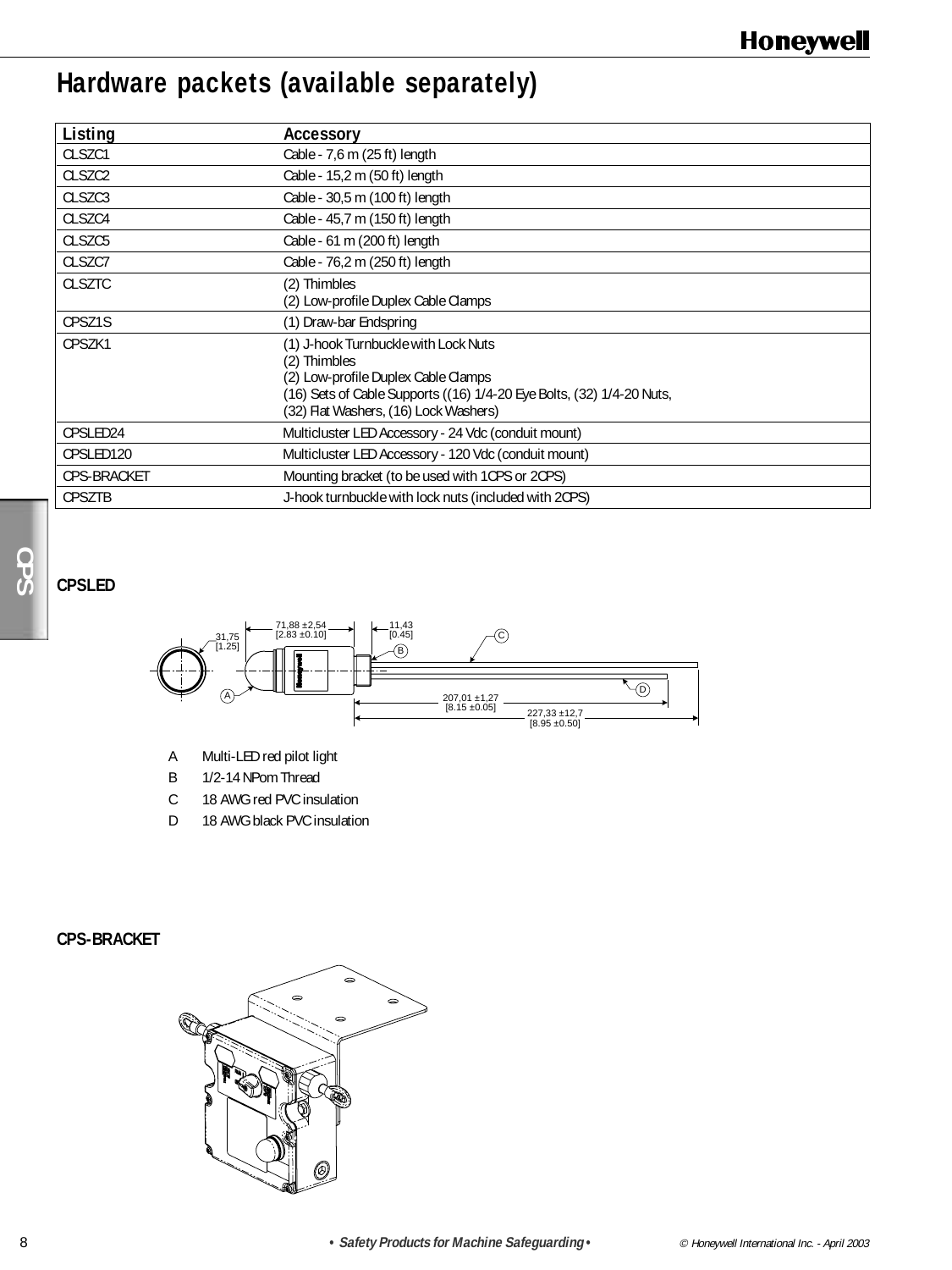# **Mounting dimensions (mm/in)**